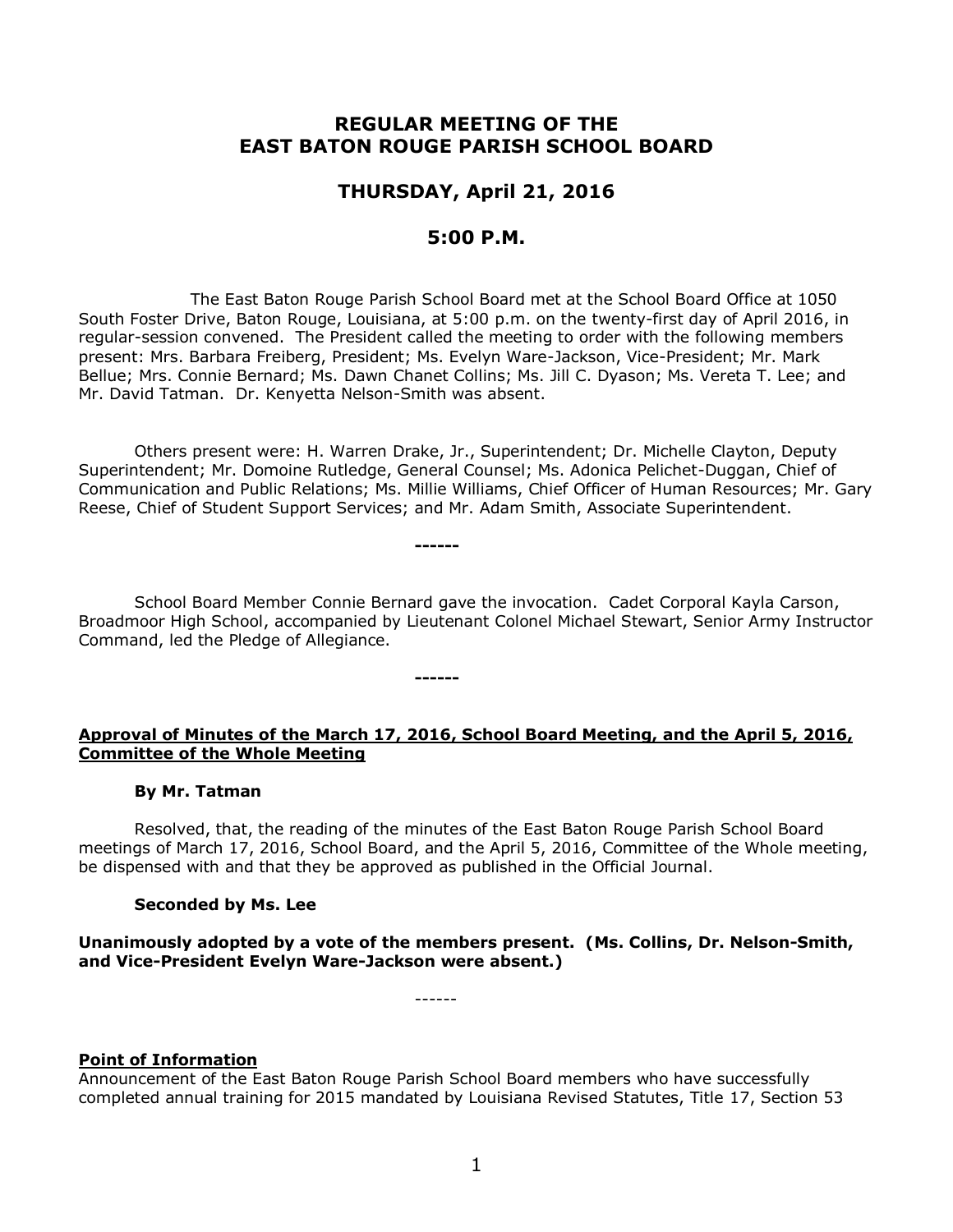and the total credit hours received: Mark Bellue (31.25 hours), Connie Bernard (39.25 hours), Jill Dyason (26.75 hours), Board President Barbara Freiberg (42.25 hours), Vereta Lee (52 hours), Dr. Kenyetta Nelson-Smith (18.75 hours), David Tatman (9.25 hours), and Vice-President Evelyn Ware-Jackson (43.5 hours). Former School Board member Tarvald Smith (29.25 hours).

The Louisiana School Boards Association (LSBA) has also recognized the following East Baton Rouge Parish School Board members as a Certified School Board Member for the 2015 year by attaining twenty or more continuing learning units. They are as follows: Mark Bellue, Connie Bernard, Jill Dyason, Board President Barbara Freiberg, Vereta Lee, and Vice-President Evelyn Ware-Jackson. Former School Board member Tarvald Smith also received this honor.

-----

# **Adoption of a Resolution Proclaiming the Week of April 25-29, 2016, as "Administrative Professionals Week"**

## **By Ms. Dyason**

Resolved, that, the East Baton Rouge Parish School Board does hereby adopt a Resolution proclaiming the Resolution proclaiming April 25 – 29, 2016, as "Administrative Professionals Week" and April 27, 2016, as "Administrative Professionals Day".

## **Seconded by Mrs. Bernard**

**Unanimously adopted by a vote of the members present. (Ms. Collins and Dr. Nelson-Smith were absent.)**

------

## **Approval of Consent Agenda Items, Excluding Item #16**

#### **By Ms. Lee**

Resolved, that, the East Baton Rouge Parish School Board does hereby approve the Consent Agenda items, excluding item #16.

#### **Seconded by Ms. Dyason**

**Unanimously adopted by a vote of the members present. (Dr. Nelson-Smith was absent.)**

**------**

*The following items were approved as part of the Consent Agenda:*

**Items approved by the Committee of the Whole for recommendation to the Board:** 

**------**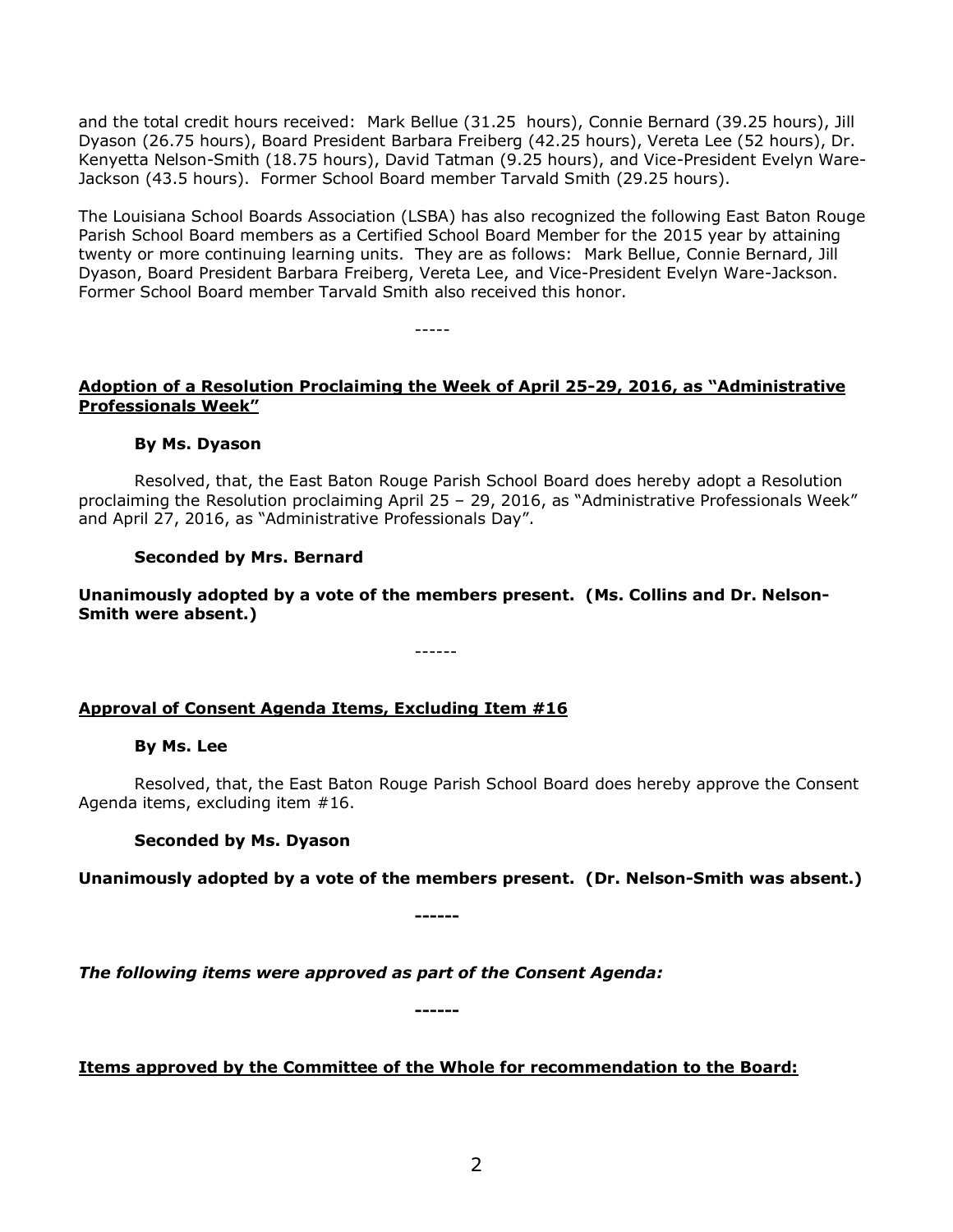Authorization for the Staff to advertise, accept the low bids meeting specifications and make the award of a contract for the relocation and setup of four (4) modular buildings from Broadmoor Elementary School and the demolition of three (3) modular buildings, two (2) located at Broadmoor Elementary and one (1) located at Shenandoah Elementary School, or reject any and all bids for just cause in accordance with the Louisiana Public Bid Law, Louisiana Revised Statutes, Title 38, Chapter 10.

Approval of the Revised 2015-2016 General Fund Budget for the East Baton Rouge Parish School System.

Approval to exercise the renewal option of a contract for External Auditing Services performed with Postlethwaite & Netterville for the fiscal years ending June 30, 2016 and 2017.

Approval of the Adult Education Parish Prison Budget in the amount of \$134,110, effective January 1, 2016, through December 31, 2016.

Approval of the recommendation from Mr. Domoine Rutledge, General Counsel, EBRPSB, in the matter of: Nick Giaccone vs. Mac Wallace, EBRPSS and Berkley Ins. Co.; Suit No: 636,546; Section: 22; 19th JDC; Parish of East Baton Rouge.\*

------

**------**

## *END OF CONSENT AGENDA ITEMS*

#### **Approval to Establish BRFLAIM Primary and BRFLAIM Upper**

#### **By Mr. Tatman**

Resolved, that, the East Baton Rouge Parish School Board does hereby approve establishing BRFLAIM Primary at the current location for grades K-2 and BRFLAIM Upper at Polk Elementary for Pre-K and grades 3-5 for the school year 2016-2017.

#### **Seconded by Mr. Bellue**

#### **Unanimously adopted by a vote of the members present. (Dr. Nelson-Smith was absent.)**

**------**

#### **Approval of a Budget**

#### **By Mrs. Bernard**

Resolved, that, the East Baton Rouge Parish School Board does hereby approve the budget revision to the Title I School Improvement (SI) – College and Career Readiness Support 1003a Grant in the revised amount of \$214,175.00 to provide college and career services to high school students.

#### **Seconded by Vice-President Ware-Jackson**